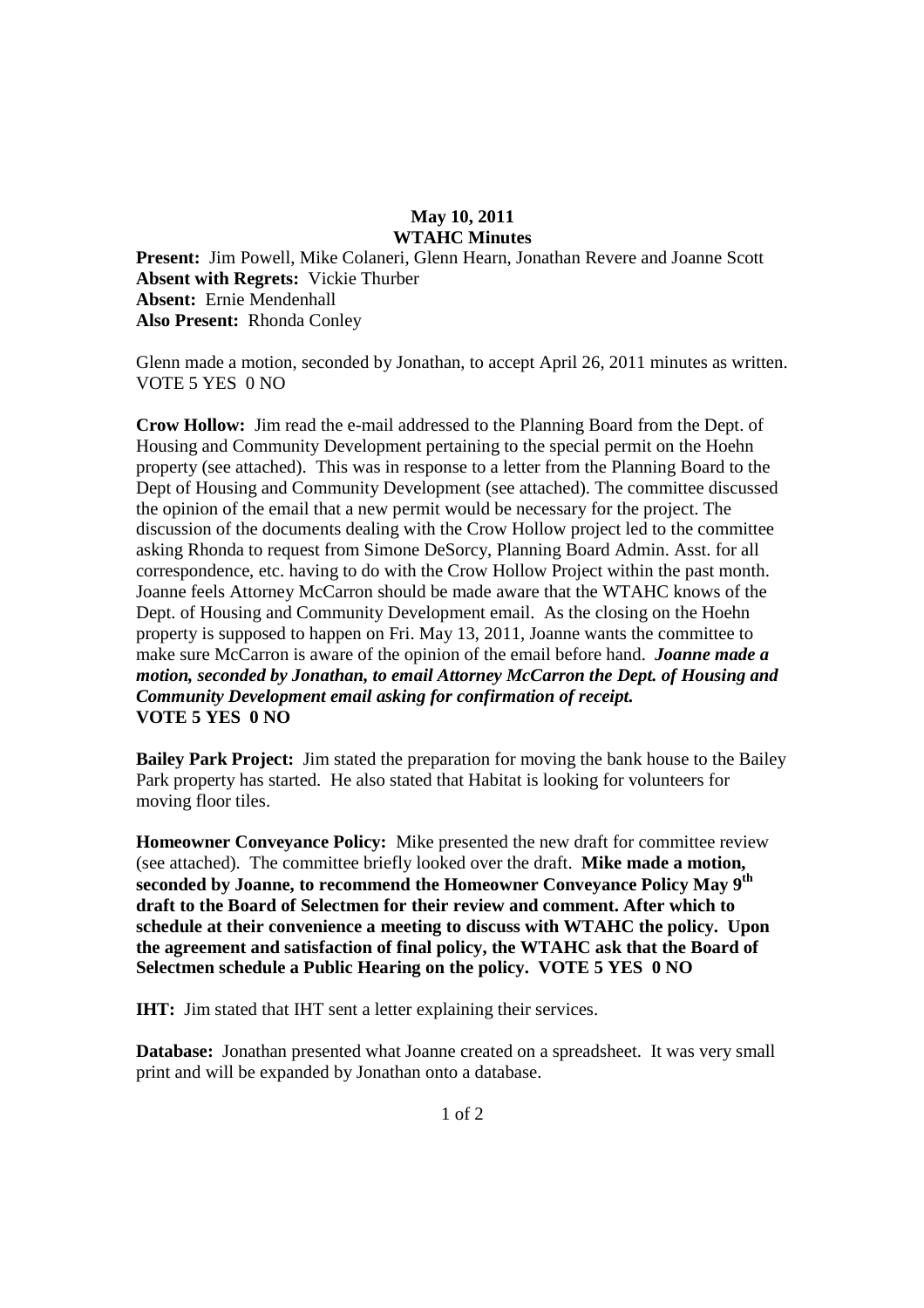**Foreclosure:** Mike brought up the issue of monitoring properties before they fell into the foreclosure mode. There was a discussion of what the committee can do without violating privacy laws. Mike stated the Assessors Office is not notified. They get notice of liens only. There was the idea of ground leases on all future properties because of the ability to monitor troubled mortgages. This issue Mike said needs further study.

**Employee Evaluation:** Rhonda gave Jim the forms to fill out for her evaluation. *Jonathan made a motion, seconded by Joanne, that the committee includes a letter that strongly supports Rhonda.* **VOTE 5 YES 0 NO** 

## **REPORTS**

Jonathan spoke to Richard Knabel about IHT"s Sepiessa II Project. Knabel told Jonathan that the IHT is in need of \$350,000.00 to move forward with the project. IHT will probable approach the WTAHTF for funding as well as the CPC. A discussion of the project and funding support followed. Jim stated he would talk to DCRHA Director, Vigneault about the project.

**CPC:** Glenn stated that the town voted to keep the 3% CPC tax. Annual applications for CPC funds should be filled out for Sept. if the committee is interested. Glenn did state that funds could be released at special town meeting. CPC will be contributing to the Maley Property purchase.

Adjourned at 8PM

# **The next meeting will be May 24, 2011 at 7PM 2nd floor town hall.**

## **The next Affordable Housing Trust Fund meeting will be May 24, 2011 at 7:15PM 2 nd floor town hall.**

Respectfully submitted by Rhonda Conley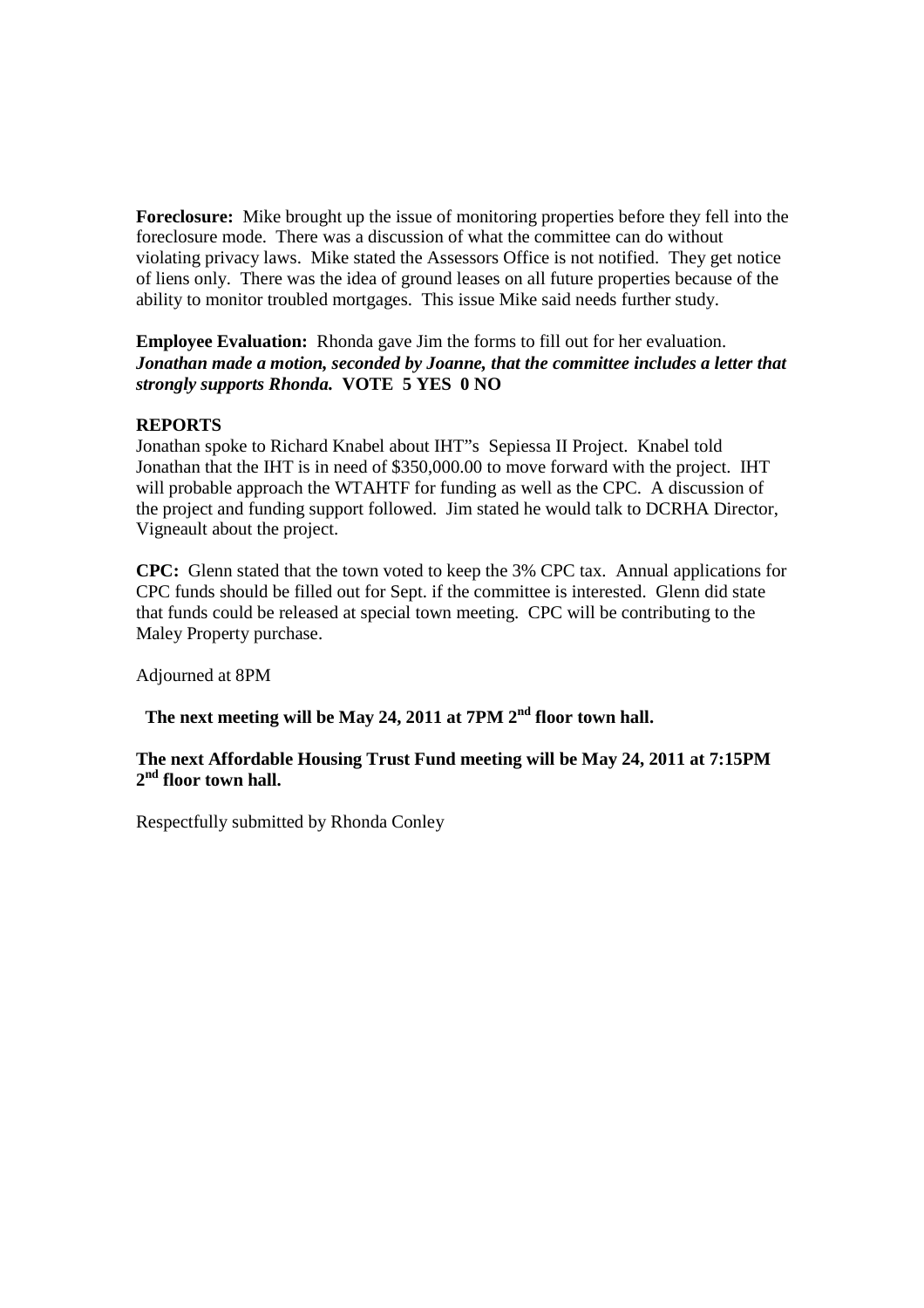Attachments Hello Simone –

My interpretation, NOT A LEGAL OPINION, of the permit extension act of 2010 is that a Special Permit that was granted by the Planning Board on July 7, 2008, filed with the Town Clerk on July 29, 2008, and certified of no appeal by the town clerk on August 18, 2008 is covered under the permit extension act. (See attached document for background). The Special Permit was in effect and existence between August 15, 2008 and August 15, 2010 so automatically gets a 2 year extension.

The 2 year extension starts on the date in which the permit was to expire, so my interpretation is that the permit would expire on July 7, 2012 – 2 years from the date of the Planning Board Grant. Again, NOT A LEGAL OPINION.

My interpretation of the Permit Extension Act is not relevant to this Special Permit because I still feel that Application B is significantly different from the original application. Therefore, Application B would require its own review and approval. Again this is my interpretation and not legal advice. The authority to decide if a new application is different from the original lies with the Board.

Thanks, Elaine

**Elaine Wijnja (pronounced Vine-ya) Principal Land Use Planner DHCD 100 Cambridge Street Suite 300 Boston, MA 02114 (617) 573-1360 (617) 573-1460** 

#### **Affordable Housing Conveyance Policy and Process**

**Purpose:** To provide a process for the Town of West Tisbury and West Tisbury Affordable Housing Committee (WTAHC) to convey and accept a private property into the affordable housing pool. This process allows a private property owner to offer and designate his/her property as a restricted resale valued property as per the guidelines established by the WTAHC.

> a. The private property owner wishing to designate his/her property must make a written application to the WTAHC and conform to the process outlined below. The application must include: Property owner's name and address Address, map and lot number of the proposed restricted property Property description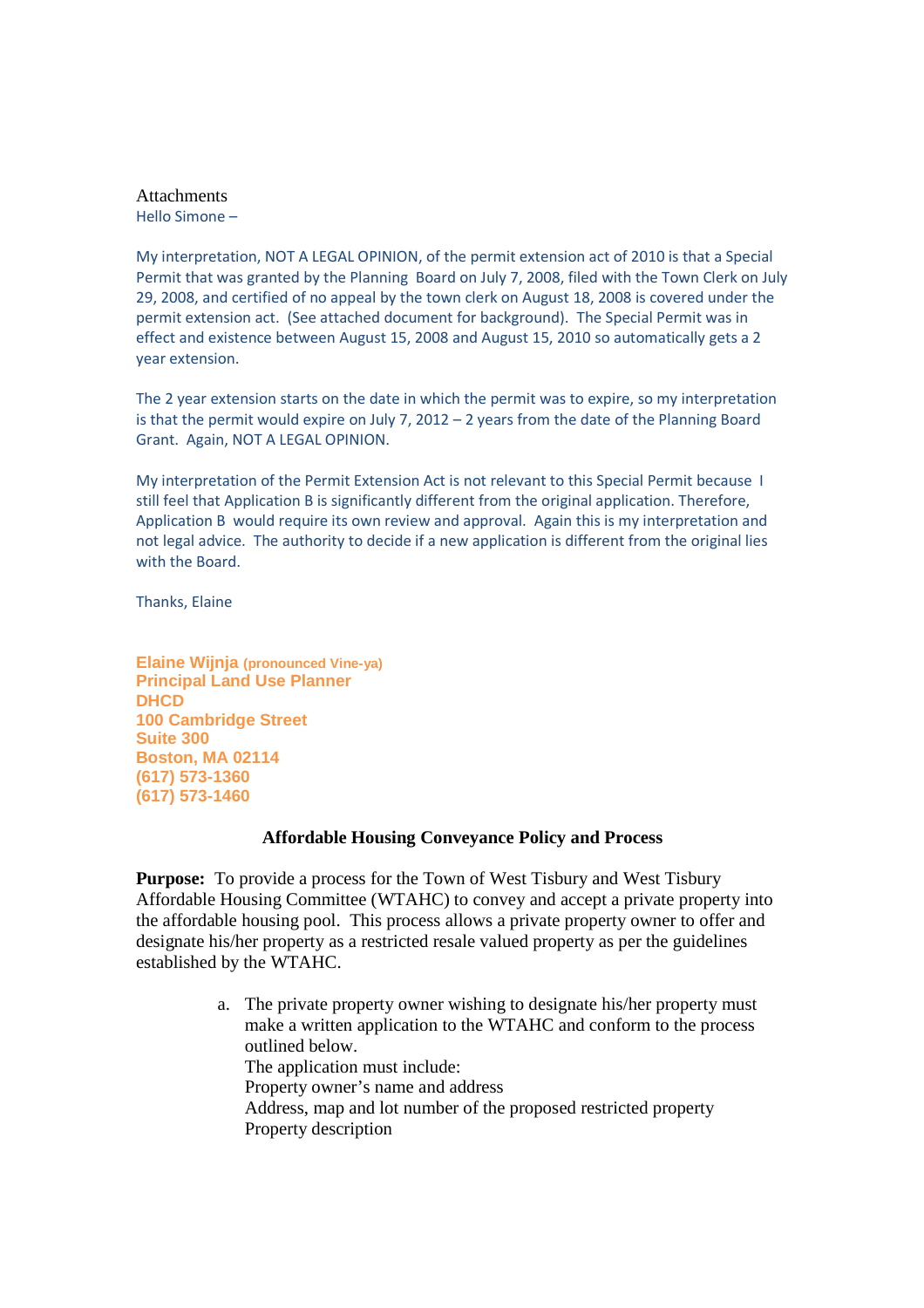Copy of deed to property

Other pertinent information as requested by the WTAHC such as, but not limited to, septic and well evaluations and testing, a plot plan and possible property upgrade and certified title search.

- b. At the time of acceptance of the property into the affordable housing pool, its value as a restricted resale valued property cannot exceed the Dukes County median income level of 140% as published from time to time by the Department of Housing and Community Development. Thereafter the value of the property may escalate only at the approved rate for restricted affordable housing.
- c. The WTAHC shall determine the restricted resale value of the property.
- d. Applicant must own the property free and clear without any mortgage encumbrances or liens.
- e. The property must be inspected by an accredited home inspection agency at owner's expense and deemed a reasonable property to be considered for an affordable housing resale restriction.
- f. Applicant must pay all legal costs and recording fees.
- g. Applicant must convey to the town a deed rider (covenant), ground lease and a mortgage lien of \$1.00 held by the Town of West Tisbury. The deed rider must state the restricted resale price of the property at the time of recording.
- h. When an application is deemed complete, the WTAHC shall decide whether to accept or deny the application. The WTAHC reserves the right to accept or deny any application. An affirmative majority vote of 2/3 or more of the committee shall constitute acceptance of the application, and a recommendation to the West Tisbury Board of Selectmen to accept the property into the affordable housing pool.
- i. The Board of Selectmen shall hold a public hearing on the recommended application, and therefore vote to accept or deny the affordable housing resale restriction.

#### 1 of 2

- j. The affordable housing resale restriction shall go into effect when the property is conveyed to income eligible owners, and thereafter only income eligible owners may own and occupy the property.
- k. It should be well understood, and with the guidance of an attorney, that by the Town accepting and placing a property in the West Tisbury Affordable Housing pool, that this action will place a permanent and irrevocable restriction on the accepted property.
- **l. After acceptance by the WTAHC and WT Board of Selectmen of a property into the affordable housing pool, the owner of said property should file an application for abatement with the Assessors office during the appropriate time period for such action. The Board of Assessors will then review the property and its affordable housing documents to determine whether a reduction in its assessment is warranted.**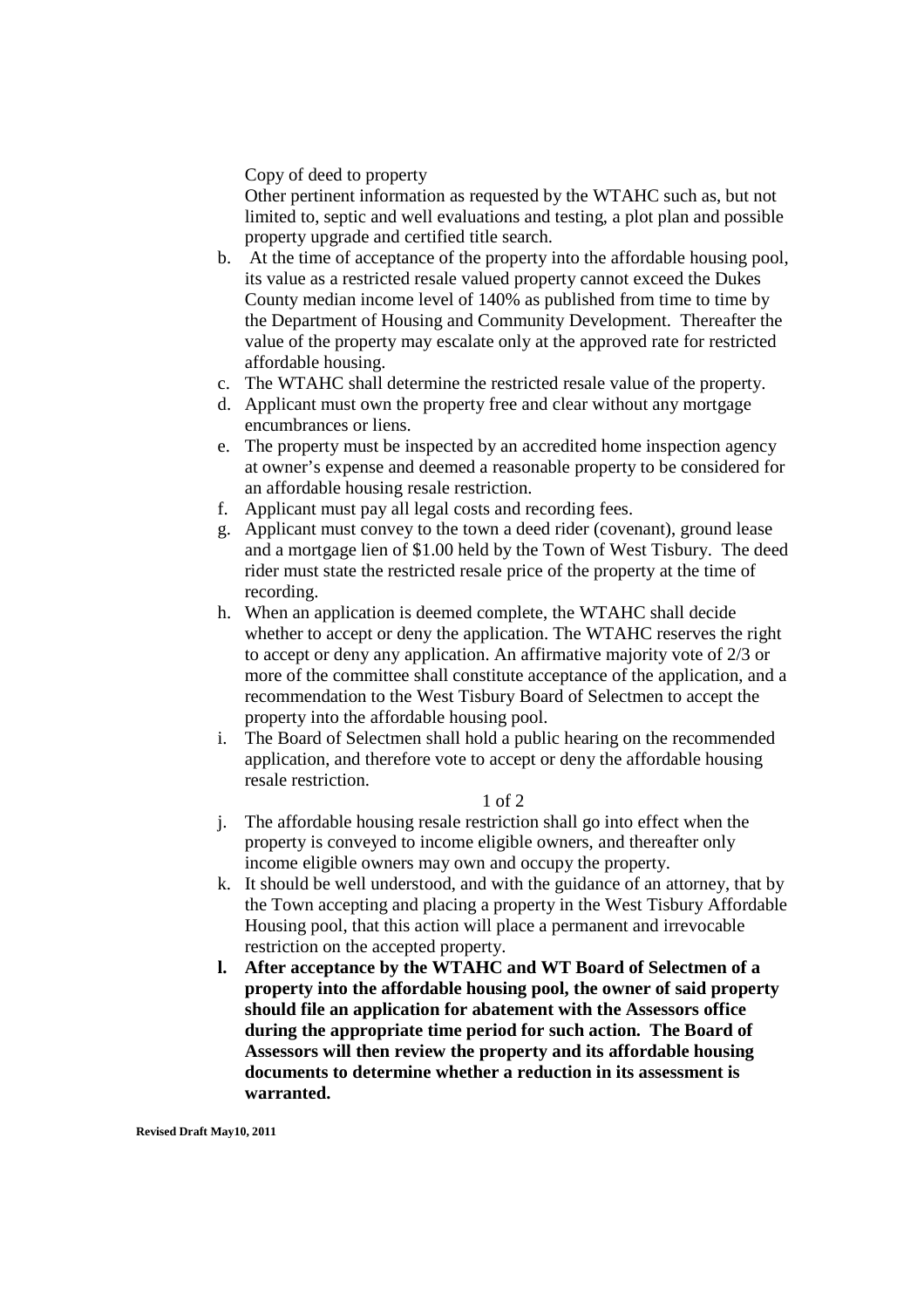Hello Simone –

My interpretation, NOT A LEGAL OPINION, of the permit extension act of 2010 is that a Special Permit that was granted by the Planning Board on July 7, 2008, filed with the Town Clerk on July 29, 2008, and certified of no appeal by the town clerk on August 18, 2008 is covered under the permit extension act. (See attached document for background). The Special Permit was in effect and existence between August 15, 2008 and August 15, 2010 so automatically gets a 2 year extension.

The 2 year extension starts on the date in which the permit was to expire, so my interpretation is that the permit would expire on July 7, 2012 – 2 years from the date of the Planning Board Grant. Again, NOT A LEGAL OPINION.

My interpretation of the Permit Extension Act is not relevant to this Special Permit because I still feel that Application B is significantly different from the original application. Therefore, Application B would require its own review and approval. Again this is my interpretation and not legal advice. The authority to decide if a new application is different from the original lies with the Board.

Thanks, Elaine

**Elaine Wijnja (pronounced Vine-ya) Principal Land Use Planner DHCD 100 Cambridge Street Suite 300 Boston, MA 02114 (617) 573-1360 (617) 573-1460** 

#### **2 of 2**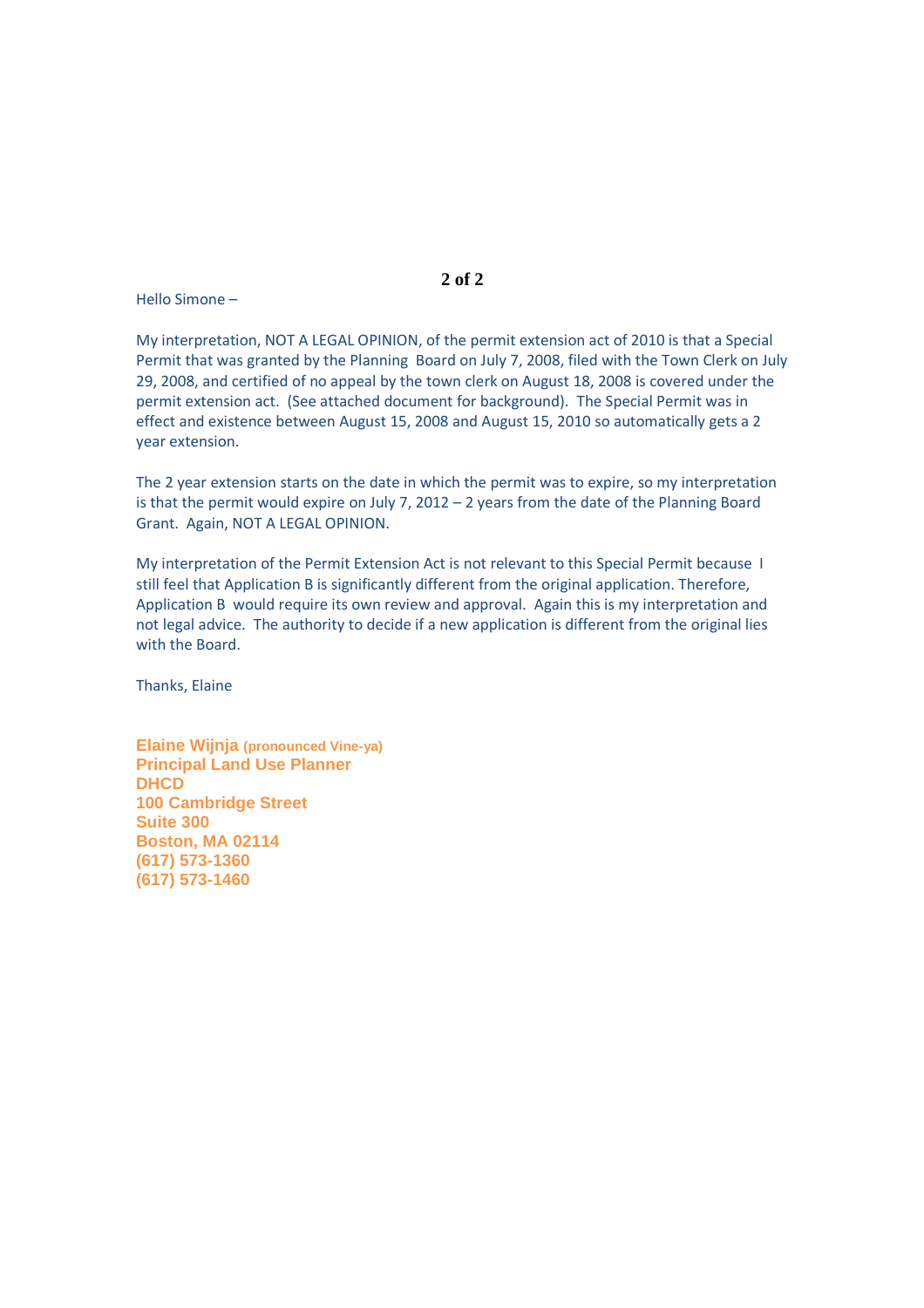## **Affordable Housing Conveyance Policy and Process**

**Purpose:** To provide a process for the Town of West Tisbury and West Tisbury Affordable Housing Committee (WTAHC) to convey and accept a private property into the affordable housing pool. This process allows a private property owner to offer and designate his/her property as a restricted resale valued property as per the guidelines established by the WTAHC.

> m. The private property owner wishing to designate his/her property must make a written application to the WTAHC and conform to the process outlined below.

The application must include: Property owner's name and address Address, map and lot number of the proposed restricted property Property description Copy of deed to property Other pertinent information as requested by the WTAHC such as, but not limited to, septic and well evaluations and testing, a plot plan and possible property upgrade and certified title search. n. At the time of acceptance of the property into the affordable housing pool,

- its value as a restricted resale valued property cannot exceed the Dukes County median income level of 140% as published from time to time by the Department of Housing and Community Development. Thereafter the value of the property may escalate only at the approved rate for restricted affordable housing.
- o. The WTAHC shall determine the restricted resale value of the property.
- p. Applicant must own the property free and clear without any mortgage encumbrances or liens.
- q. The property must be inspected by an accredited home inspection agency at owner's expense and deemed a reasonable property to be considered for an affordable housing resale restriction.
- r. Applicant must pay all legal costs and recording fees.
- s. Applicant must convey to the town a deed rider (covenant), ground lease and a mortgage lien of \$1.00 held by the Town of West Tisbury. The deed rider must state the restricted resale price of the property at the time of recording.
- t. When an application is deemed complete, the WTAHC shall decide whether to accept or deny the application. The WTAHC reserves the right to accept or deny any application. An affirmative majority vote of 2/3 or more of the committee shall constitute acceptance of the application, and a recommendation to the West Tisbury Board of Selectmen to accept the property into the affordable housing pool.